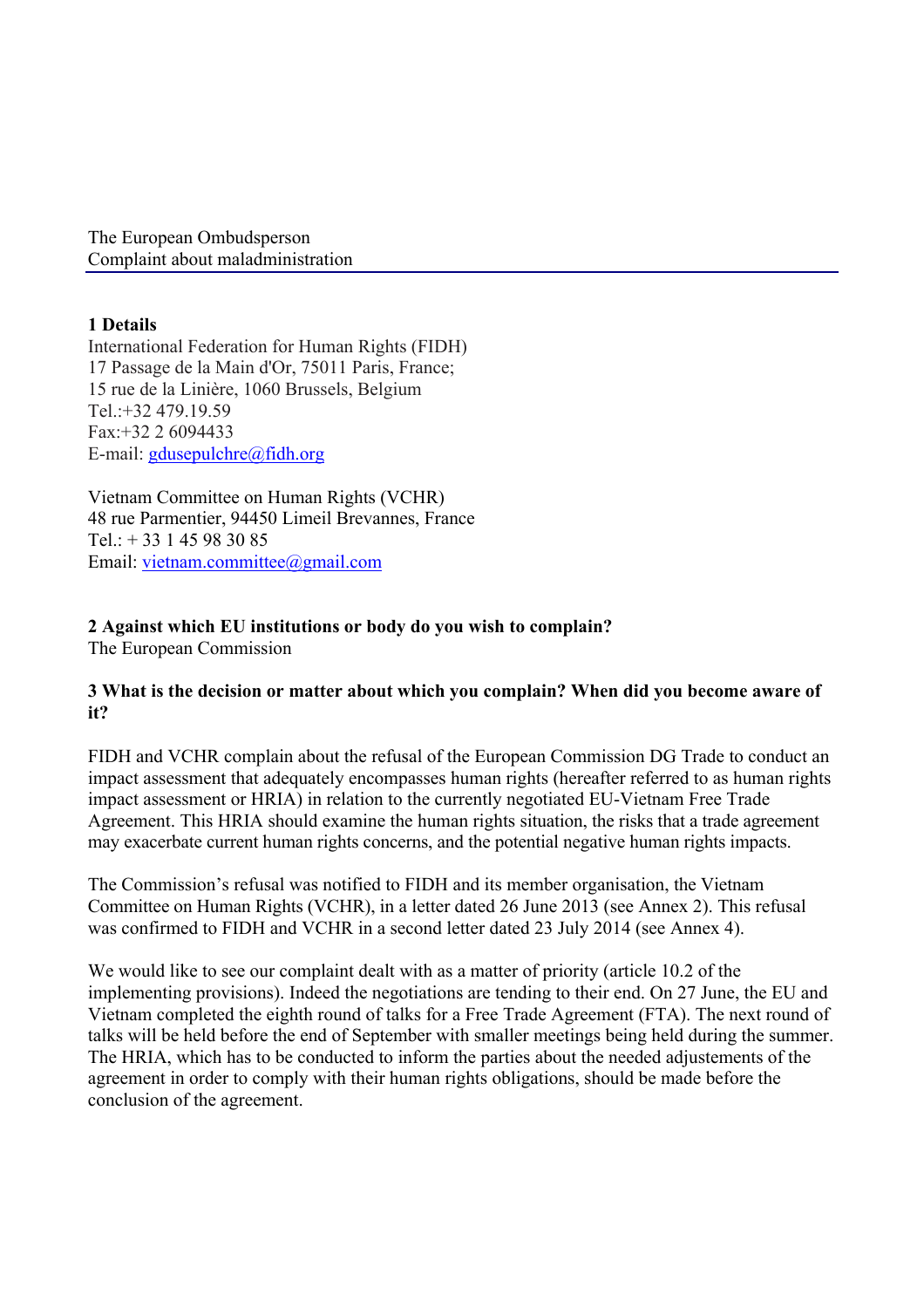## **4 What do you consider that the EU institution or body has done wrong?**

We consider that, by refusing to assess the potential effects on human rights of the free trade and investment treaty being negotiated with Vietnam in order to ensure the adequate design of relevant clauses, safeguards and adding measures, the European Commission fails to respect its human rights obligations, legal rules, and principles, including those related to good administration (see hereunder).

Having launched region-to-region FTA agreement negotiations with the Association of South East Asian Nations (ASEAN), DG Trade mandated on 20 December 2007 a consulting team (led by ECORYS) to make a Trade Sustainability Impact Assessment (SIA) of the future FTA. Following the guidelines laid down in the "Handbook for Trade Sustainability Impact Assessment", adopted in  $2006$ ,<sup>1</sup> which makes no reference to human rights, on June 2009 ECORYS presented its SIA final report without studying the FTAs' potential impacts on human rights. Postponed in March 2009, the negotiation process with ASEAN was subsequently dropped and the EU launched bilateral negotiations with some individual ASEAN countries. One of them is Vietnam and the bilateral negotiation process began in June 2012.

On 14 March 2013, during a civil society meeting organised by DG Trade about the state of play of the EU-ASEAN countries trade relations, FIDH raised its concerns and asked the Commission if it planned to conduct an HRIA, but did not received any answer<sup>2</sup>. In an open letter dated 30 April 2013, FIDH and its member organisation, the Vietnam Committee on Human Rights (VCHR), argued that the 2009 SIA report, which referred only to economic, social and environmental impact, failed to address human rights. FIDH and VCHR asked the Commission to conduct an impact assessment that adequately encompasses human rights before continuing the negotiations of the FTA with Vietnam (Annex 1). The Commission's refusal was notified to FIDH and VCHR in a letter dated 26 June 2013 (Annex 2). Since then, FIDH has engaged with DG Trade and relevant stakeholders to raise the HRIA issue including by sending, together with VCHR, another open letter on 4 July 2014 in which our organisations called on the Commission to reconsider its position (Annex 3). The Commission reiterated its refusal in a letter dated 23 July 2014 (Annex 4).

1. The European Commission wrongfully argues that the negotiating mandate with Vietnam preexisted to its human rights obligations

To justify its refusal, the European Commission argued that the sustainability impact assessment (SIA) carried out by ECORYS in 2009 for all ASEAN countries remained valid, despite the fact that it did not integrate any human rights analysis. We are given to understand that the European Commission considers this lack of a human rights component to be justified because "*the negotiations with Vietnam are taking place under the legal framework established in 2007 for FTA*" and the EU has only committed itself to including human rights in its assessments in 2011 and 2012, after the EU Charter of fundamental rights entered into force, and after the adoption of the EU action plan on human rights and democracy (argument raised in both letters dated 26 June 2013 and 23 July 2014).

We consider these arguments unfounded for the following reasons:

<sup>&</sup>lt;sup>1</sup> European Commission, External Trade, *Handbook for Trade Sustainability Impact Assessment*, March 2006, p. 7, available at: http://trade.ec.europa.eu/doclib/docs/2006/march/tradoc 127974.pdf.

See the minutes of the meeting http://trade.ec.europa.eu/doclib/docs/2013/may/tradoc\_151116.pdf DG trade answered "that the annex on Vietnam of the Commission services position paper on the SIA would be presented at a meeting with civil society. The date for such meeting would be communicated in due course". This annex to the position paper was issued on May 2013. Without refering to the human rights problem, it states that "While the SIA deals with the impacts of the EU-ASEAN FTA, these findings remain valid and relevant in relation to the EU's ultimate goal of an agreement in the regional framework with ASEAN, despite the intermediate focus on bilateral agreements" : see EU commission website, « Vietnam position paper » May 2013, http://trade.ec.europa.eu/doclib/docs/2013/may/tradoc\_151230.pdf. This decision was brought to the attention when the Commissionner of trade answered to our first open letter, in a letter dated of 26 June 2013.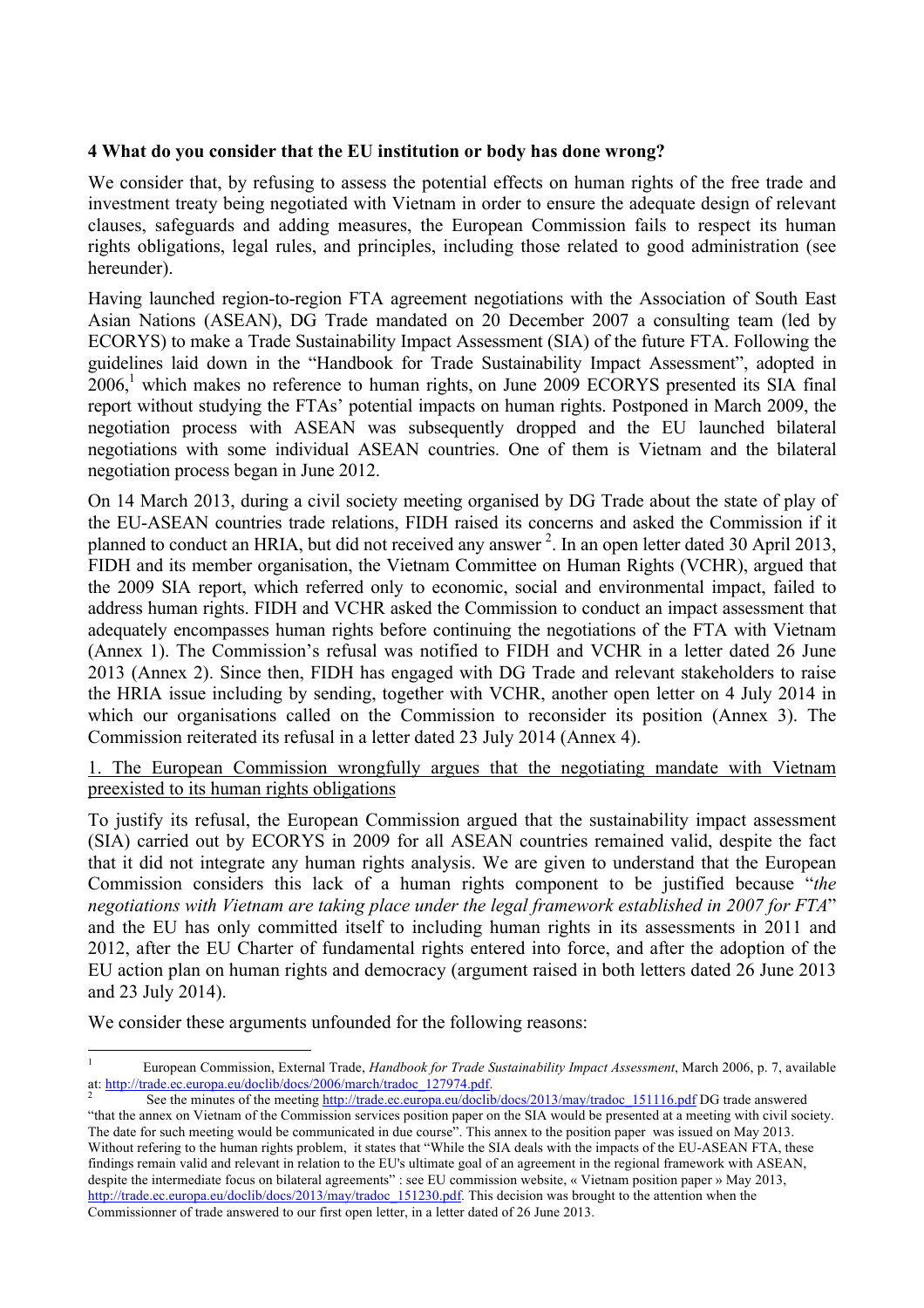The EU has an obligation to ensure that the trade agreements it concludes do not lead and/or contribute to human rights violations in the EU and the countries where they are implemented. In order to do so, the EU should conduct HRIAs and take all necessary measures to prevent trade and investment agreements from impeding the enjoyment of human rights in Europe and in other countries. Such an obligation is grounded in both international and EU law. As the UN Special Rapporteur on the Right to Food stated, "*there is a duty to identify any potential inconsistency between pre-existing human rights treaties and subsequent trade or investment agreements, and to refrain from entering into such agreements where such inconsistencies are found to exist". "By preparing human rights impact assessments prior to the conclusion of trade and investment agreements, States are addressing their obligations under the human rights treaties"*. 3

This applies from a European legal perspective, as respect for human rights has become "*a requirement of the lawfulness of European acts*". The European Court of Justice recognises its role in protecting fundamental rights referring to "*international treaties for the protection of human rights on which the Member States have collaborated or of which they are signatories*". The Treaty on European Union (TUE), which confirms that the EU is founded on respect for human rights, requires respect for the Charter of Fundamental Rights of the EU. In addition, Articles 21 of the TUE and 207 of the TFUE (Treaty on the Functioning of the European Union) specify that the EU's external action in the field of commercial policy shall seek "*to advance in the wider world: democracy, the rule of law, the universality and indivisibility of human rights and fundamental freedoms, respect for human dignity, the principles of equality and solidarity, and respect for the principles of the United Nations Charter and international law*", and that the EU "*shall define and pursue common policies and actions […] in order to […] (b) consolidate and support democracy, the rule of law, human rights and the principles of international law*". Article 21 §3 specifies that "*The Union shall respect the principles and pursue the objectives set out in paragraphs 1 and 2 in the development and implementation of the different areas of the Union's external action […]and of the external aspects of its other policies*". These provisions

 <sup>3</sup> A/HRC/19/59/&dd.5, Report of the Special Rapporteur on the Right to Food, Olivier De Schutter, *Addendum, Guiding Principles On Human Rights Impact Assessments of Trade and Investment Agreements*, December 2011, p. 7 ; see also CESCR, concluding observations on the fourth periodic report of Austria, 23 november 2013, E/C.12/AUT/CO/4: "The Committee calls upon the State party to adopt a human rights based approach to its policies on official development assistance and on agriculture and trade, by (a) undertaking a systematic and independent human rights impact assessment prior to making funding decisions; (b) establishing an effective monitoring mechanism to regularly assess the human rights impact of its policies and projects in the receiving countries and to take remedial measures; and (c) ensuring that there is an accessible complaint mechanism if violations of economic, social and cultural rights occur in the receiving countries". In relation to Belgium, the Committee expressed concern about State policies promoting agrofuels leading to extensive cultivation of such in third countries where Belgian companies operate, with potential negative consequences for local farmers' human rights. It called on the Belgian State to conduct systematic human rights impact assessments to ensure that projects promoting agrofuels do not lead to infringements of economic, social and cultural rights in third countries : CESCR, concluding observations on the fourth periodic report of Belgium, 29 november 2013, E/C.12/BEL/CO/4 and on Norway,http://www.etoconsortium.org/en/news/detail/un-committee-urges-austria-belgium-and-norway-to-comply-with-theirextraterritorial-obligations-36; See also the Maastricht Principles on Extraterritorial obligations for ESC rights no.14 http://www.etoconsortium.org/nc/en/library/maastricht-principles/?tx\_drblob\_pi1[downloadUid]=23; In addition, under international law, "States cannot release themselves from these obligations simply by delegating powers relevant to their implementation to the EU". Member States have the responsibility to ensure that their human rights obligations "will receive an equivalent protection" even if they have delegated power to international organisation. "Member States remain bound by these obligations and will incur international responsibility to the extent that the EU does not fulfil those duties." They "remain responsible for breaches of human rights obligations resulting from any acts or omissions required by the laws of the intergovernmental organisations (IGO)" and this remains true "irrespective of the degree of control exercised by the States in question over the impugned action"; UN, Human Rights Office of the High Commissioner, The European Union and International Human Rights Law, p. 50. Tawhida Ahmed and Israel de Jesús Butler, "The European Union and Human Rights: An International Law Perspective", Eur J Int Law (2006) 17 (4): 782 and numerous jurisprudence cited, including: Heinz v. the Contracting States party to the European Patent Convention insofar as they are High Contracting Parties to the European Convention on Human Rights, European Commission of Human Rights Decision, App. No. 21090/92, 15 Oct. 1992; Matthews v. UK, European Court of Human Rights (ECtHR), App. No. 24833/94, 18 Feb.1999, para. 3; Capital Bank Ad v. Bulgaria, ECtHR, App. No. 49429/99, 24 Nov. 2005, para. 111; Bosphorus Hava Yollari Turizm Ve Ticaret Anonim Şirketi v. Ireland, ECtHR, App. No. 45036/98, 30 June 2005.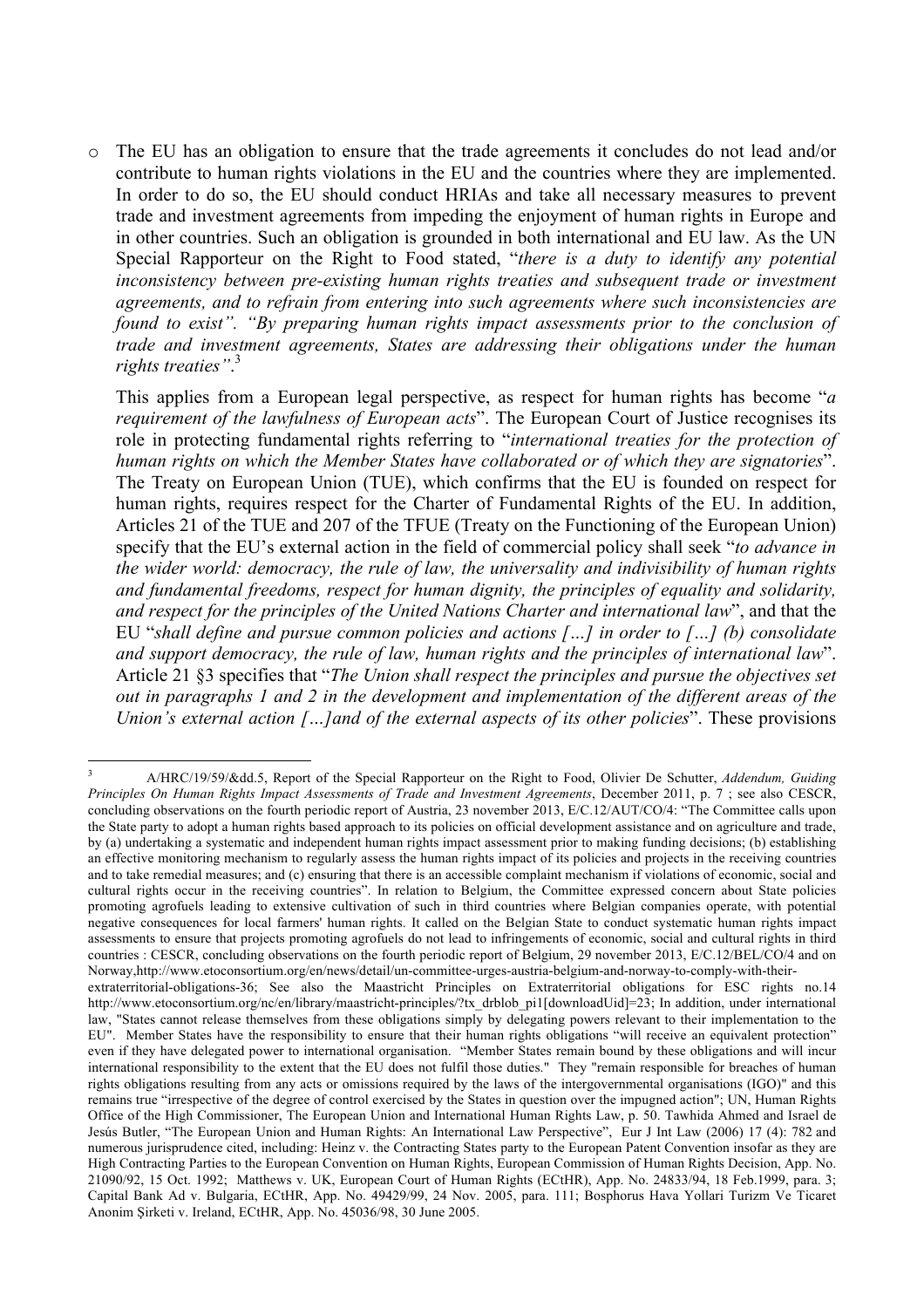contained in the primary law of the EU have been formulated to be binding (using shall instead of should), and impose an obligation on the EU to respect human rights in the different areas of the Union's external action and of the external aspect of its other policies. They oblige the EU not to take any action that would prevent or make more difficult the realisation of human rights and to take all measures available to facilitate the respect, protection, and fulfilment of human rights in the EU and partner countries. Such measures must be "appropriate" and "sufficient", <sup>4</sup> and concern the implementation of the EU's external activities as well as the planning and design of those activities. $\frac{5}{3}$ 

As a result, the commitment made in  $2011^6/2012^7$  to include human rights in impact assessments and to take human rights into consideration when negotiating trade and investment agreements is fully applicable to the current negotiation with Vietnam. This commitment is founded upon binding and pre-existing human rights obligations, it is the official interpretation given to them $<sup>8</sup>$  and it ensures compliance with the principle of good administration. It applies</sup> irrespectively of the date the negotiations were launched, as human rights impact assessments aim to **prevent non-compliance of the future agreement** and its implementation activities **with existing human rights obligations**.

- o The current negotiating mandate has expanded in 2013 to encompass an investment component. In addition an Investor-State Dispute Settlement (ISDS) mechanism is under consideration. Consequently, we can no longer consider that the negotiation mandate has remained the same as in 2009, when the SIA was carried out, and the impacts of these new components should be assessed.
- o The fact that the negotiating mandate was initially established for region-to-region agreements has also consequences. The SIA made in relation to an entire region (i.e. ASEAN) may fail to identify and address possible impacts in specific countries, such as Vietnam. ECORYS itself indicated that this regional assessment could at most be considered as a framework and a "starting point" for a more detailed national-level analysis.<sup>9</sup>
- 2. The European Commission argues in favor of an "integrated approach"

In its 26 June letter to FIDH and VCHR, the European Commission stated that it would not carry out an HRIA, but prefer to follow "*an integrated approach […] convinced that such an approach ensures that all relevant potential economic, social, environmental, and human rights impacts in terms of benefit and costs are analysed and presented together in one single document."*

In that regard, it must be noted that:

<sup>&</sup>lt;sup>4</sup> UN Human Rights Committee, *Concluding Observations on the Sixth Periodic Report of Germany*, (n14), § 16<br><sup>5</sup> Article 21, Treaty on European Union.<br><sup>6</sup> See letter from EU commission stating 26/06/2013 « In 2011, furth

Fundamental Rights, the Commission has started to introduce in its Ias – as well as in the SIAs carried out for trade agreementsexplicit requirements for the analysis of human rights impacts », indeed see for IAs : SEC(2011) 567 final, *Operational Guidance on Taking Account of Fundamental Rights in Commission Impact Assessments* which provides for a methodology and precises that "Respect for fundamental rights is a legal requirement, subject to the scrutiny of the European Court of Justice. Respect for fundamental rights is a condition of the lawfulness of EU acts... The Court requires EU institutions to prove — in the light of the fundamental rights protected by the Charter — that they have carefully considered different policy options and have chosen the most proportionate response to a given problem."

<sup>7</sup> EU strategic framework and action plan on human rights and democracy, june 21012, pt. 1 & 11

 $\frac{http://www.consilium.europa.eu/uedocs/cms_data/docs/pressdata/EN/foraff/131181.pdf}{\text{Set}}$  in this document the EU commits to <br>  $\frac{15}{\text{Set}}$  also in that sense 1. SEC(2009)92, Impact assessment guidelines, 15 January 2009; http://ec.europa.eu/governance/impact/commission\_guidelines/docs/iag\_2009\_en.pdf saying that impact assessments *"helps to […]to ensure* coherence *… and consistency with Treaty objectives such as the respect for Fundamental Rights" ((2009)p. 6)"* See also the jurisprudence of the Cour of Justice that applied the EU charter of fundamental rights before its integration in the founding treaties;

<sup>9</sup> Ecorys, Trade Sustainability Impact Assessment of the FTA between the EU and ASEAN - FR Volume I , p. xxiv, http://www.tsia.ecorys.com/images/ASEAN/Final%20Report%20Volume%20I%20-%201.6.pdf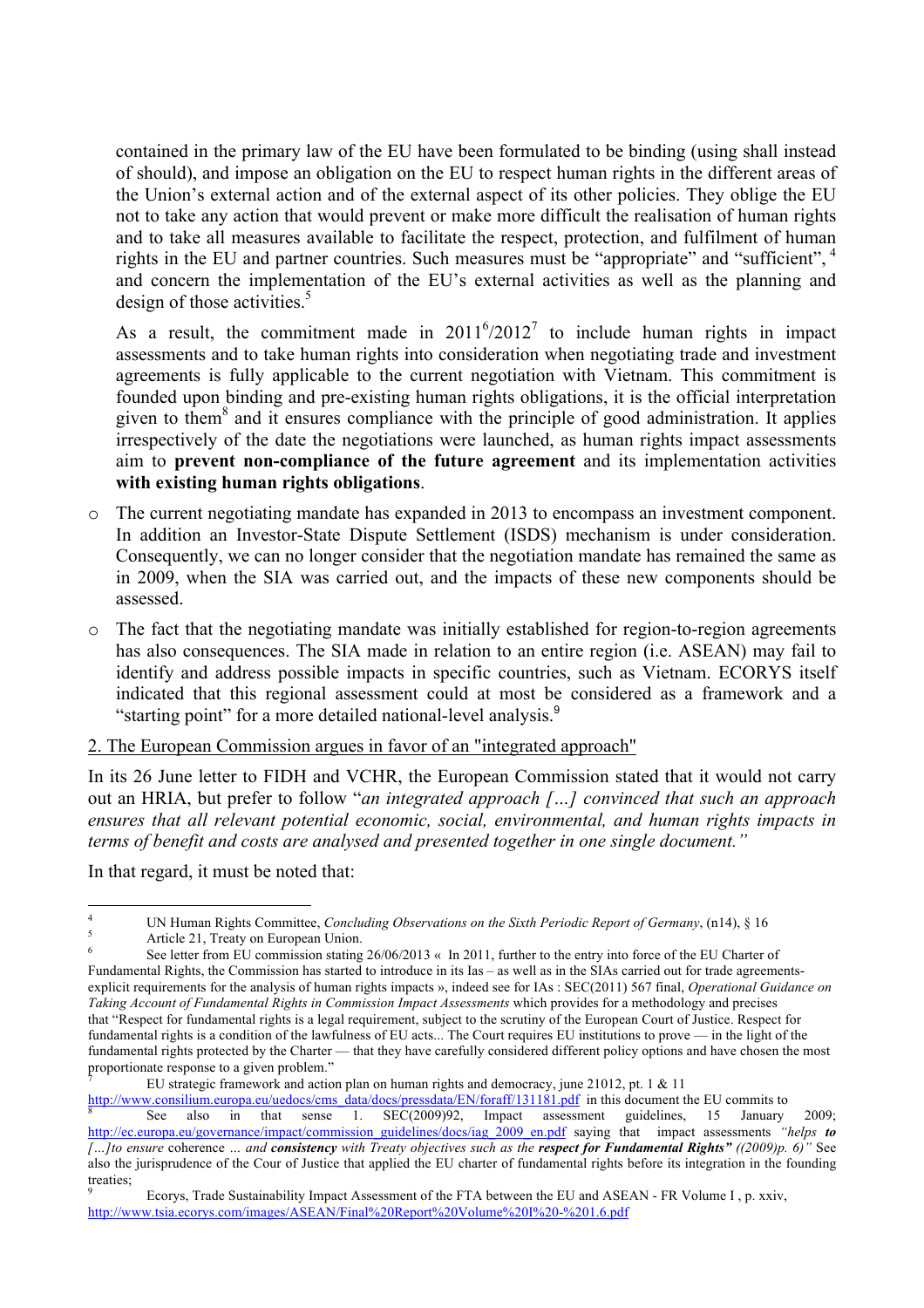- o The "integrated approach" that encompass human rights impacts, to which the Commission refers, has been integrated in EU practice only from 2012. It did not apply to "the Vietnam" case, where the SIA was launched in 2007 and made no reference to human rights but only to economic, social, and environmental impacts.
- o Beyond this, we consider important to raise that human rights impacts assessments "should be based explicitly on the normative content of human rights, as clarified by the judicial and quasijudicial bodies that are tasked with monitoring compliance with human rights obligations. References done in SIAs to development goals or to poverty, therefore, are not a substitute for a reference to the normative components of human rights<sup>"10</sup>. Even SIAs made since 2012, which are supposed to have a human rights component, do not adequately refer to the normative content of human rights. In addition they do not properly proceed to consultations of rights holders, including affected groups and their representatives. The "integrated approach" adopted fails to address potential incompatibilities with human rights before the conclusion of trade and investment agreements.<sup>11</sup>

#### 3. The European Commission defers addressing human rights through other tools and policies which may serve to promote human rights and react to violations in Vietnam

The European Commission finally refers to other EU instruments and policies to justify its position: "*The EU has other effective tools that allow it to contribute to the enhancement of respect for human rights in Vietnam*". The Commission said these tools include the partnership and cooperation agreement (PCA) - concluded in June 2012 but not yet ratified - the human rights dialogue, public statements, diplomatic action, interaction with human rights defenders, and projects such as those funded through the European Instrument for Democracy and Human Rights (EIDHR). The Commission added that a "*linkage clause*" (which consists in linking the future FTA to the human rights clause that exists in the PCA) "*would insure that human rights, democracy and rule of law are essential elements of [EU-Vietnam] bilateral relations also when it comes to trade between the parties*" and "*would also provide for the rights to apply all appropriate measures should there be a breach of these essential element clause*".

We consider that neither the potential contributions of external policies to human rights nor the

 <sup>10</sup> A/HRC/19/59/&dd.5, Report of the Special Rapporteur on the Right to Food, Olivier De Schutter, *Addendum, Guiding* 

When compared to SIAs conducted before 2012 (e.g. the ASEAN or ANDEAN region), the principle achievement of these later SIAs (e.g. for Tunisia in November 2013), has been to recommend the insertion of provisions to ensure the "effective implementation of HR treaties" and "monitoring mechanisms of the social (including human rights) impact of the DCFTA" within the FTA itself. Whilst constituting noteworthy progress, such recommendations remain largely symbolic. Progress here lies in the fact that human rights recommendations were not previously posited as such and doing so undoubtedly constitutes a step forward. However, the mere symbolism of these recommendations is evident in the fact that they are not founded on any actual human rights impact assessment or country-specific analysis, and are too vague to be considered operational recommendations. Although human rights were raised in the post 2012 SIA on Tunisia, this reference represented mere window-dressing. The report concludes that the "overall effect of the DCFTA on the human rights situation in Tunisia is likely to be small but positive", but fails to develop or document this position, or to pay specific attention to any potentially negative impacts. Most notably, the report placed human rights out with the scope of in-depth analysis. Moreover, a general conclusion on the "overall effect" of a given policy represents an approach that cannot apply to human rights impact assessment, which must "avoid adding together impacts of various kinds, which could lead to a distorting result. For example, if it has been established that a given policy option would have such a negative impact that it would violate (i.e. restrict without justification) the rights of the child (Article 24 Charter), this negative impact cannot be counterbalanced by a positive impact regarding another fundamental right or other impacts. This is a legal consequence of the obligation to comply with fundamental rights" : see SEC(2011) 567 final, Operational Guidance on Taking Account of Fundamental Rights in Commission Impact Assessments, p.20. "Where an incompatibility is found, such incompatibility should be removed before the agreement can be signed or ratified by the State". "Removing the incompatibility can be achieved either by the adoption of measures at the domestic level that ensure that the agreement will be consistent with the human rights obligations of the State, for example, by the introduction of measures that will ensure an adequate level of protection of vulnerable groups that may be harmed by the agreement […], or by introducing within the agreement itself clauses, such as flexibilities or exceptions, that will allow the State to comply with its human rights obligations" A/HRC/19/59/&dd.5, Report of the Special Rapporteur on the Right to Food, Olivier De Schutter, *Addendum, Guiding Principles On Human Rights Impact Assessments of Trade and Investment Agreements*, December 2011, p.8 §3.2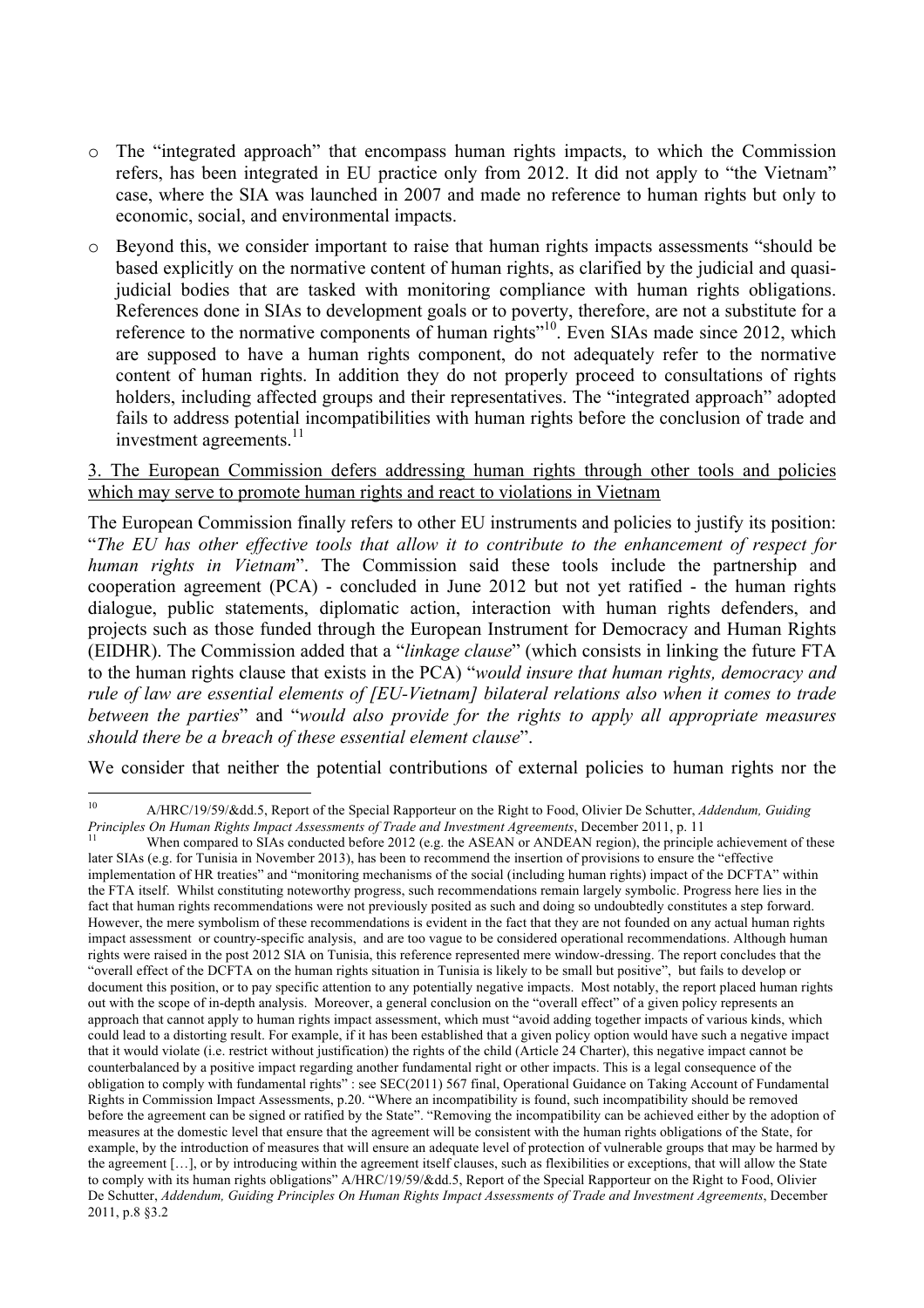linkage clause, can be considered as *a priori* sufficient to address potential negative human rights impacts.

- o It is the role of the HRIA to identify measures and provisions required to ensure that the agreement will be consistent with the parties' human rights obligations and that the parties will be able to comply with their human rights obligations. And, the fact that other EU policies can theoretically contribute to enhance human rights abroad, does not exempt the EU to comply with its obligations regarding its trade and investment policy.
- o Past experience showed that human rights clauses are rarely used. The EU's determination to rapidly conclude PCA and FTA agreements with Vietnam despite the serious ongoing human rights violations in the country<sup>12</sup> gives indication that it will not use the clause in the next future, once the agreements are signed.
- o More importantly, studies have shown that the linkage clause is in fact insufficient to provide efficient tools to enable the parties to respect, protect, and fulfil human rights, or to ensure remedies to rights-holders affected by the FTA and investment agreements. The linkage clause is only conceived to allow one party to unilaterally and immediately suspend the agreement in the event that the other party violates human rights. It fails to allow the parties to exempt themselves from the treaty obligations when incompatible with their human rights duties, it fails to recognize the right to regulate in order protect, respect, and fulfil their human rights obligations, it does not oblige businesses and investors to respect human rights and does not offer any enforcement mechanism to ensure respect for human rights while granting important protections to investors. In short, it is important not to confuse sanctions with effective ways to comply with human rights obligations.

We consider that the HRIA is the appropriate tool to assess the potential impacts of the clauses being negotiated, to provide for independent recommendations in that regard, and to pave the way for better consideration of human rights in future trade and investment agreements. The HRIA should also assess the potential effects of the highly contested ISDS mechanism, which has not been assessed at all until now.

# 4. The European Commission does not take into account the recommendations made recently by other EU institutions

Finally the Commission did not respond to our request to accept the recommendations made by other EU institutions:

- The resolution adopted by the European Parliament on 17 April 2014 on the state of play of the EU-Vietnam Free Trade Agreement (FTA), which urged the Commission to carry out a human rights impact assessment "in line with the guiding principles of the UN Special Rapporteur on the right to food".
- The Council conclusions on a rights-based approach to development cooperation, encompassing all human rights, adopted on 19 May 2014, which insisted on policy coherence and underlined the importance for the Commission to carry out "human rights impact assessments for trade and investment agreements" in that regard.

<sup>&</sup>lt;sup>12</sup>See our letter dated 30 April 2013 (Annex 1); see also VCHR/FIDH, « Universal Periodic Review of Vietnam - Key Concerns on Ongoing Human Rights Violations in view of the adoption of the UPR Report at the 26th Session of the United Nations Human Rights Council, Geneva », 20 June 2014 http://www.queme.net/eng/doc/Key-concerns-UPR-Vietnam-FIDH-VCHR.pdf ; 3 July 2013 ; joint submission to the Universal Periodic Review submitted by FIDH and its member organisation the Vietnam Committee on Human rights, 17 June 2013; European Parliament resolution of 18 April 2013 on Vietnam, in particular freedom of expression (2013/2599(RSP)), http://www.europarl.europa.eu/sides/getDoc.do?type=TA&reference=P7-TA-2013- 0189&language=EN&ring=P7-RC-2013-0166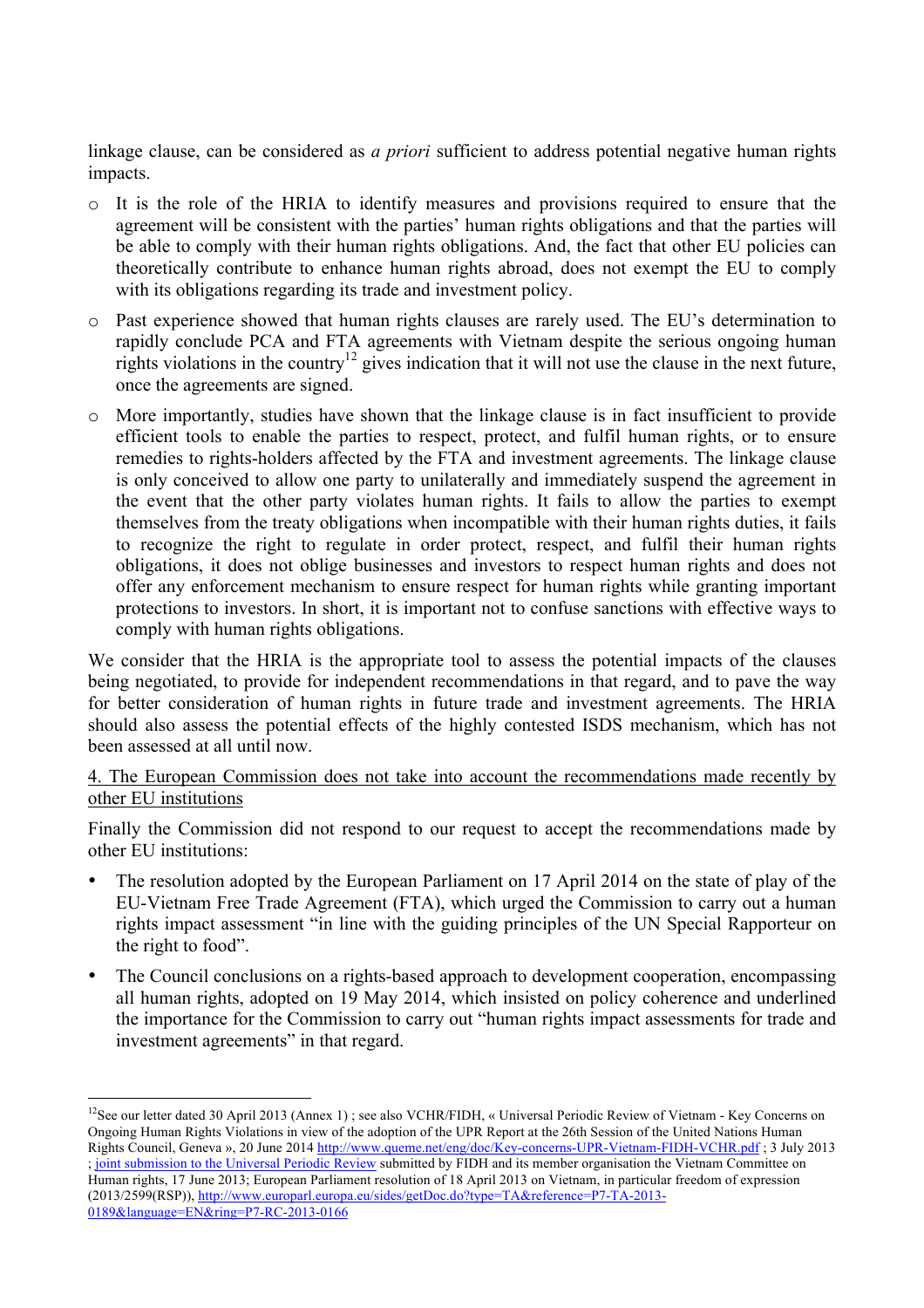## **5 What in your view, should the institution or body do to put things right?**

The EU should conduct a comprehensive and participatory HRIA to "measure the potential impact of trade or investment agreements on human rights outcomes and on the capacity of States (and non-State actors, where relevant) to meet their human rights obligations, as well as on the capacity of individuals to enjoy their rights";<sup>13</sup> The HRIA should seek human rights expertise from recognized and independent experts and should be based on meaningful consultation with rights holders, civil society representatives, and potentially affected individuals and communities.<sup>14</sup> It should be "prepared by a body or group of experts that is independent from the Executive which is negotiating, or has negotiated, the trade or investment agreement."15 It should "be based explicitly on the normative content of human rights, as clarified by the judicial and non-judicial bodies that are tasked with monitoring compliance with human rights obligations."16 Based on the results of the HRIA, the EU should ensure that any potential incompatibility be removed before opening an agreement to signature or ratification.<sup>17</sup> The EU should also adopt relevant clauses and  $\alpha$  accompanying measures<sup>18</sup> to ensure respect, protection, and fulfilment of human rights obligations by both parties, taking into account constraints on the ground and lessons learned from the past.

# **6 Have you already contacted the EU institution or body concerned in order to obtain redress?**

Yes, notably via an open letter dated 30 April 2013 (Annex 1), and 4 July 2014 (Annex 3).

## **7 If the complaint concerns work relationships with the EU institutions and bodies: have you used all the possibilities for internal administrative requests and complaints provided for in the Staff Regulation? If so, have the time limits for replies by the institutions already expired?**

Not applicable

# **8 Has the object of your complaint already been settled by a court or is pending before court?**

No, it hasn't been settled by a court and is not pending before a court.

# **9 Please select one of the following two options after having read the information in the box below:**

Please treat our complaint publicly.

 <sup>13</sup> A/HRC/19/59/&dd.5, *Guiding Principles on Human Rights Impact Assessments of Trade And Investment Agreements*, p. 6§2.1.

<sup>&</sup>lt;sup>14</sup><br>European Commission, *Handbook for Trade Sustainability Impact Assessment*, pp. 8, 24, 25, 39, 40)<br>A/HRC/19/59/&dd.5, *Guiding Principles on Human Rights Impact Assessments of Trade And Investment Agreements, p.10*  $§4.3;$ 

ibid, p. 11 § 5.1.

<sup>&</sup>lt;sup>17</sup> ibid, p. 8 § 3.2; see also SEC(2011) 567 final, Operational Guidance on taking account of Fundamental Rights in Commission Impact Assessments, 6 may 2011, p. 18: « identify which safeguards might be necessary to ensure that the negative impact would not amount to a violation of these fundamental rights"

<sup>18</sup> European Commission, *Handbook for Trade Sustainability Impact Assessment*,, p. 7.